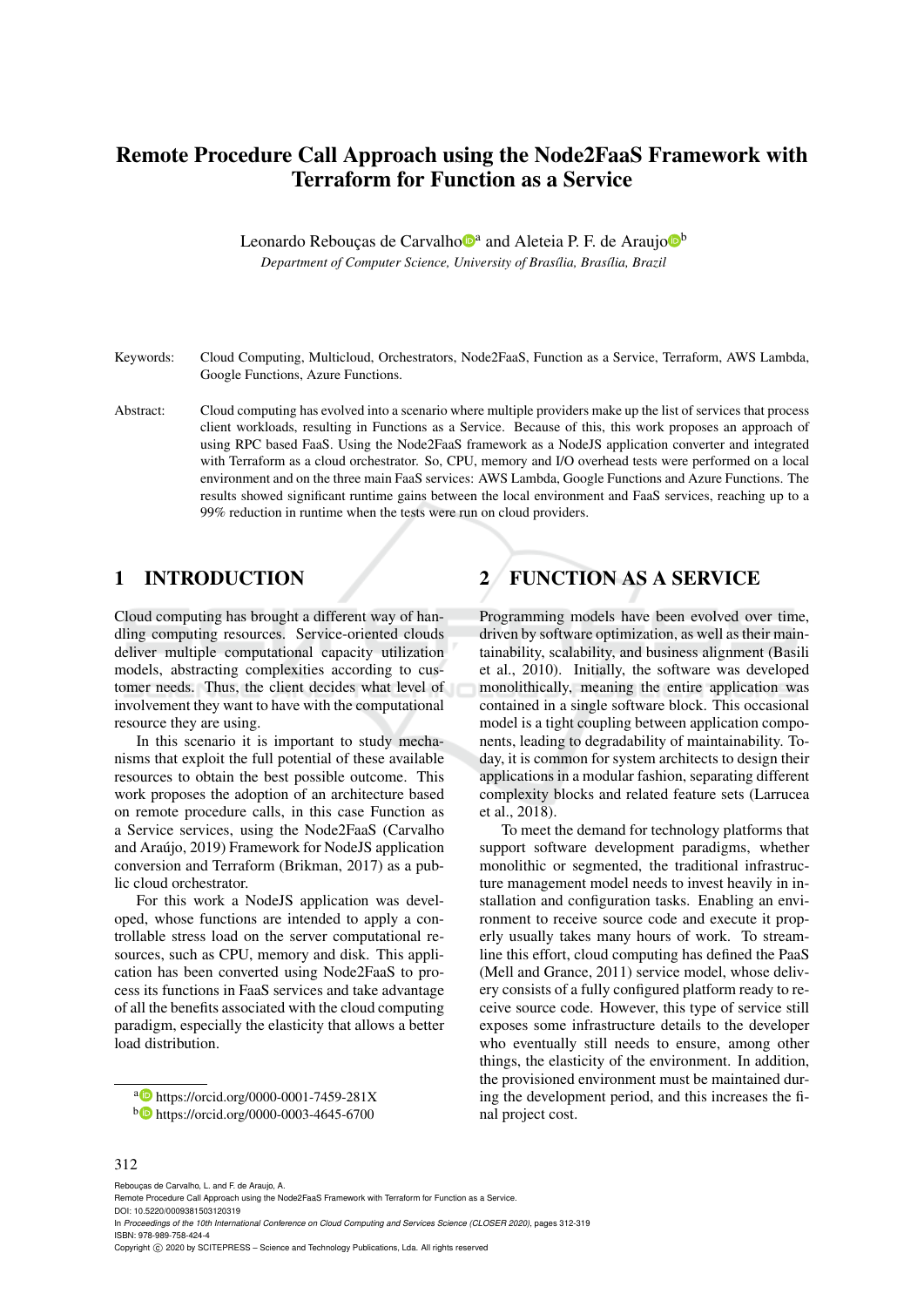In this context, providers are now offering a service model that delivers a completely encapsulated platform for software development and charges only for the processing effectively performed by the platform. This type of service, known as Function as a Service (FaaS) (Spoiala, 2017), has gained much evidence recently as its approach meets the architectural model that has become widespread today the microservices paradigm. Figure 1 shows how to execute modules in monolithic environments compared to those oriented to microservices.



Figure 1: Segmentation of Features with Microservices and **Monolithic** 

HNI

# 2.1 FaaS Providers

Today's leading public cloud providers have FaaS services in their catalogs. Pioneer Amazon offers the AWS Lambda (Amazon, 2019) service. This service allows processing of NodeJS, Python, Java, Go, Ruby and C# through the .NET Core and provides a monthly package of one million free requests before charging for the service. The provider has several partnerships for deployment, monitoring, code management, and security.

Google offers the Cloud Functions (Google, 2019) service. This service allows processing of functions written in Python, NodeJS and Go and provides an initial quota of two million requests per month and only starts charging when this quota is exceeded.

Microsoft, through its Azure cloud service, makes Azure Functions (Microsoft, 2019) available. This service allows loading of functions written in C#, F#, NodeJS, Java, Python, or PHP (Microsoft, 2019). The provider states in its portal that the functions are available in a Windows environment, although this is transparent to the user. Despite this, there is a forecast of availability of environments using Linux. It offers

the first million service calls for free each month.

Alibaba Cloud offers the Function Compute (Alibaba, 2019) service, which allows processing of code written in NodeJS, Java, Python, Go, PHP and C#. This service also offers a free monthly starting quota of one million requisitions, and charges different rates in each region where it operates.

The IBM Cloud Functions (IBM, 2019) service offered by IBM Cloud handles functions written in NodeJS, Python, Go, Java, PHP, Ruby, Ballerina and Swift (Apache, 2019b) through Apache OpenWhisk  $<sup>1</sup>$ </sup> containers. With OpenWhisk you can process functions over Docker containers. As such, it is able to extend the possibilities of processing languages to any that can be installed in a Docker container. The provider offers free processing for five million requests per month.

In December 2018, the Oracle Cloud provider announced that it would launch the Oracle Function service in 2019 along the lines of Function as a Service (Oracle, 2019). Like IBM Cloud Functions, Oracle Functions will be supported by an open source processing platform, but unlike IBM, Oracle has decided to use the Fn framework<sup>2</sup>. Since Fn runs over Docker, it can potentially process code in any programming language.

To address this amount of services, as well as all the complexity related to using FaaS services from NodeJS applications, the Node2FaaS Framework (Carvalho and Araújo, 2019) was created, which uses a remote procedure call approach to convert applications written in NodeJS with local processing to work with processing in FaaS services.

## 3 Node2FaaS FRAMEWORK

The Node2FaaS framework processes the original source code of a NodeJS application offered as input for its execution, and converts it to an application whose functions are performed in a FaaS service. The internal code of the functions is converted and deployed automatically created on the provider. FaaS service API calls, which correspond to the original function code, are swapped in for of the original function definitions. The product of this processing is a

<sup>&</sup>lt;sup>1</sup>Apache OpenWhisk it is an open source, distributed platform that performs functions in response to events at any scale. OpenWhisk manages infrastructure, servers, and sizing using Docker (Apache, 2019b)

<sup>&</sup>lt;sup>2</sup>The Fn project is a serverless, open source platform, container native, which can run both in the cloud and locally. It's easy to use, supports all programming languages, is extensible and high-performance (Fn, 2019).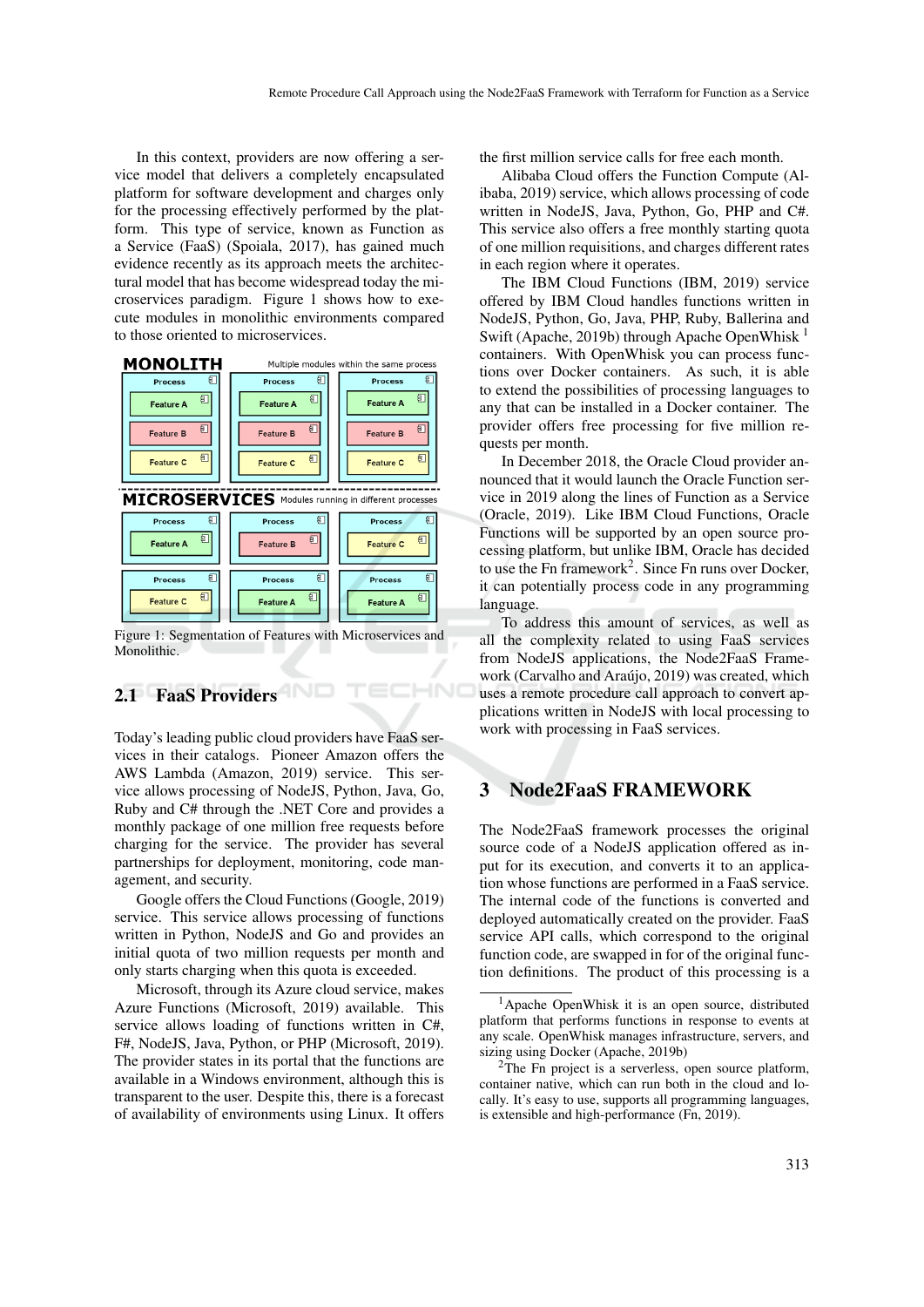new application, based on the original, whose actual execution of its functions does not occur in the environment where the application is being executed, but in an external FaaS service.

The architecture of the Node2FaaS Framework is presented in Figure 2. It is possible to observe in this figure that in each module of an application there may be functions. Within each function is code that performs some useful operation for the software. Once submitted to Node2FaaS, this code will be published to the cloud provider, and instead, in the converted application, a URI call will appear pointing to the provider-provided REST API during publishing. Thus, the original function code is transferred to the cloud service and then consumed through requests using the HTTP protocol.



Figure 2: The Node2FaaS Solution Architecture.

To accomplish its mission, Node2FaaS has been internally segmented into modules that fulfill specific tasks and integrate with each other. Thus, working in a coordinated fashion, these modules receive inputs and return results that enable the processing of applications and generation of a new application using the proposed approach.

Figure 3 presents the internal structure of version 1.0 of the framework, and it is possible to verify the existence of a main module, called index, whose role is to coordinate the other modules. In addition to the main module, Node2FaaS consists of the following modules:

- Common Functions: Concentrates a set of utilities that are commonly used among the other modules;
- Preparation: Ensures that the requirements for proper framework execution are met, and are supported by the following submodules:
	- Output Structure: Responsible for creating the target application directory;
	- Accreditation: Responsible for obtaining and storing credential information from providers;
	- Provider Interface: Responsible for communicating with the providers' services and abstracting their complexities for the other modules. The version used in this work is integrated with Terraform.
- Converter: Coordinates the conversion process and relies on the following submodules:
	- Code Extraction: Responsible for extracting internal source code from functions;
	- Normalization: Responsible for making the source code executable in the FaaS service;
	- Assembly: Responsible for assembling the new definition of functions after publication in the provider;
	- Compression: Some services advise that code be compressed before publication, this module is responsible for performing this task;
	- Publication: Responsible for requesting publication to the provider interface module and handling its return.



Figure 3: Node2FaaS Framework Composition.

### **EXECUTION FLOW**

Once available in the local environment (after installation), the Node2FaaS flow is started from the "node2faas" application. If the framework was installed via NPM, this application will be registered in the machine path and can be run directly from the command: node2faas –target [path to the app]. Otherwise it, will be necessary to go to the directory where the framework was downloaded, grant execute permission, and only then run Node2FaaS. Figure 4 presents the activity flow of the Node2FaaS execution process.

Having an active account with the provider is essential because initially the framework looks for cloud access credentials. If it does not find the credentials file, the application prompts the user to enter their username and token for access to cloud services. After that, the system creates the credentials file and will no longer prompts for this in future executions.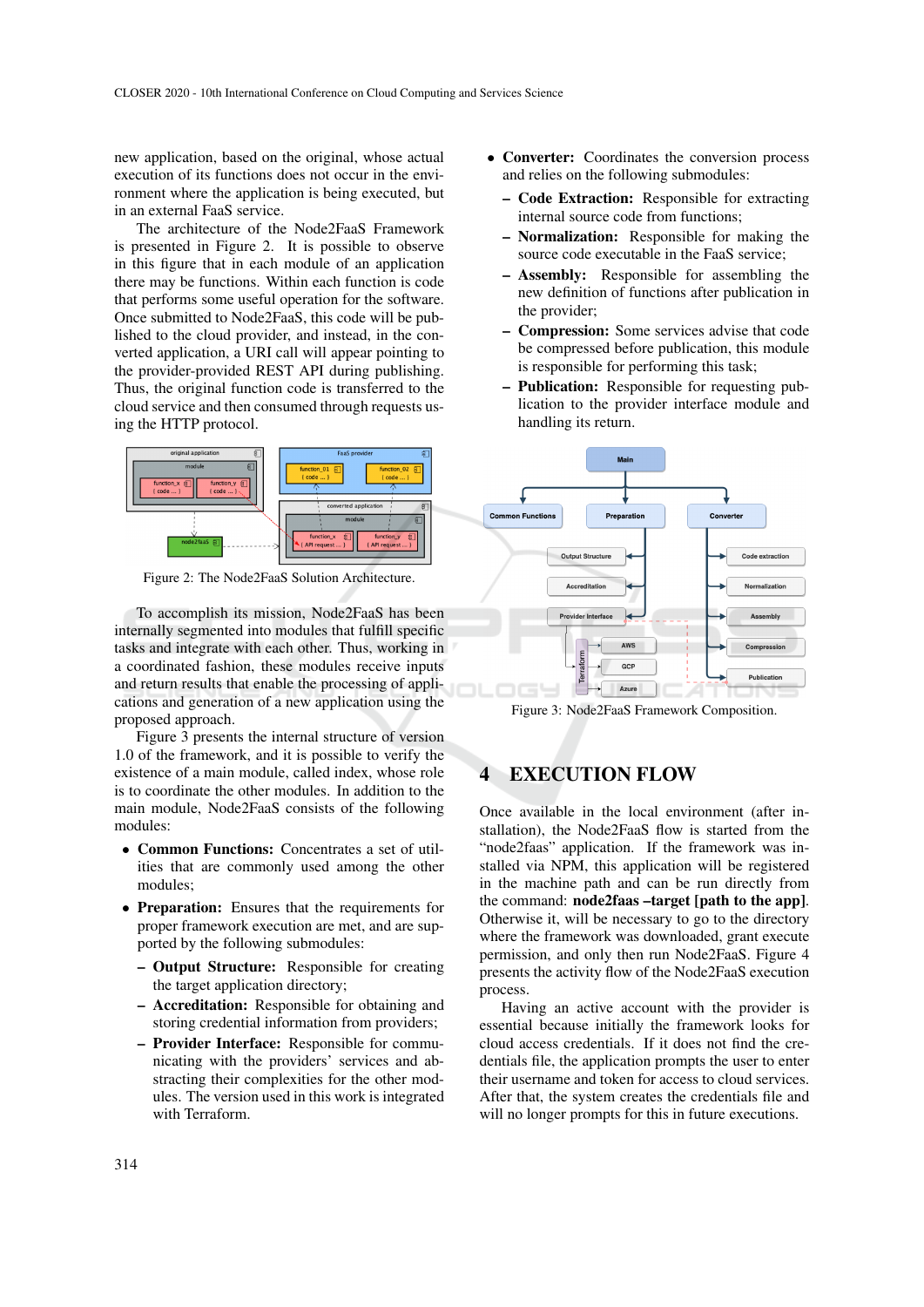Once the credential has been obtained, and an application is provided for conversion by Node2FaaS, it is subjected to a conversion process that will parse the application code for definitions of functions to perform the conversion, as shown in Figure 4.

During the process, if an "include" command is encountered, then the target file is also searched for conversion candidate functions, and this process repeats recursively until no file for inclusion is found.

That way, when the application finds a role, it will effect cloud access to create a new FaaS role. After receiving confirmation of role creation, the application obtains the service access URI, and creates the request within the original role definition. That way, the call to the function remains unchanged and its operation on the cloud platform is made completely transparent.

In the end, Node2FaaS will have generated all the files that should make up the original application, but with the original function code replaced by HTTP calls to the cloud provider's FaaS service. The converted application maintains the same signature as the original functions, allowing its use to remain unchanged for the requesting processes of the functions. This eliminates the need to make adjustments to the application.

In order to meet the multi-provider provisioning requirement, as advocated by the Multicloud concept, and that the effort to keep the framework up-to-date with the constant updates promoted by the providers in their APIs, it was decided to adopt an orchestrator who could assume this assignment. Several tools were analyzed such as Cloudformation (AWS, 2019), AriaApache (Apache, 2019a), Alien4Cloud (Alien4Cloud, 2019), Celar (Loulloudes, 2019), DICER (Guerriero, 2019), OpenTOSCA (TOSCA, 2019), xOpera (Borovšak, 2019), CloudAssembly (VmWare, 2019) and Cloudify (Cloudify, 2019), however considering the requirements that would allow the Node2FaaS Framework to be incorporated denies the use of Terraform (Brikman, 2017).

### 5 Terraform

Terraform (Brikman, 2017) is an open source tool created by HashiCorp that allows the definition of infrastructure as code using a simple declarative programming language (Brikman, 2017). It enables deployment and management of this infrastructure across multiple public cloud providers (e.g. AWS, Azure, Google Cloud, and DigitalOcean), as well as on private virtualization platforms (e.g. OpenStack and VMWare) using a few commands(Brikman, 2017).

Terraform currently supports over 30 different

providers. When it comes to servers, Terraform offers several ways to configure them and connect them to existing configuration management tools (Shirinkin, 2017). From a definition file Terraform interacts with a cloud provider and performs the service provisioning according to the requested configuration. The service can be either a virtual machine, a database, a storage service, or whatever the provider supports.

Terraform tracks the momentary state of the infrastructure it creates and applies delta changes when some feature needs to be updated, added, or deleted (Shirinkin, 2017). It also provides a way to import existing resources and target only specific resources. It is also easily extensible with plugins (Shirinkin, 2017).

#### 6 RELATED WORKS

The work (Spillner, 2017) brings an approach of converting Python-written applications to Python deployments in the AWS Lambda service. The application built by Spillner, called Lambada, processes a Python application and converts it to the appropriate code to be instantiated in the cloud. If the user has the AWS client installed and properly configured on the machine, Lambada automatically deploys, but the entire client setup process is up to the user. This limits the use of this converter to users who are able to correctly configure the provider client in their local environment.

Furthermore, that article (Spillner, 2017) is limited to using Lambada for converting single-function applications. In production environment applications, it is common to have multiple functions for the execution of an application. Node2FaaS, on the other hand, enables better use in real applications, not being limited to experimental environments such as Lambada.

Spillner and Dorodko (Spillner and Dorodko, 2017) apply the same approach as Lambada, but for Java applications. In this paper the authors question the economic feasibility of running a Java application entirely using FaaS, and whether there is a possibility to automate the application conversion process. They implemented a tool called Podilizer, and performed experiments using it. The results were classified as promising, however, only for academic purposes, not presenting effective application capacity, since the authors found difficulties in using the applications resulting from the conversion. On the other hand, Node2FaaS is not simply intended for academic experimentation, but for effective use by NodeJS developers.

The Serverless (Serverless, 2019) framework pro-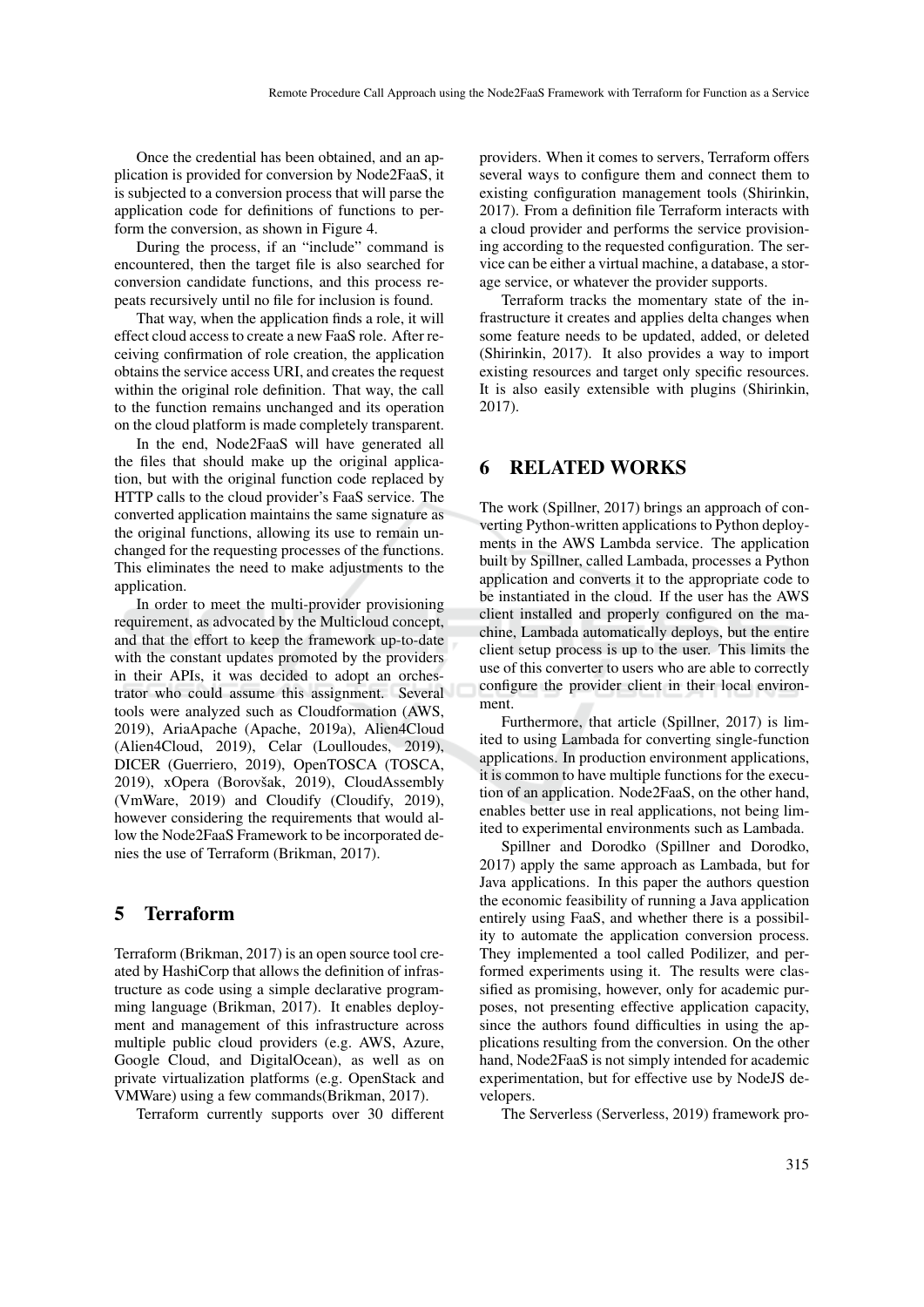

Figure 4: Node2FaaS Application Conversion Process.

vides a platform for deploying applications to major FaaS service providers such as AWS Lambda, Azure Functions, Google Cloud Functions, IBM Open-Whisk, and frameworks like Fn. It abstracts the differences between services and allows deploys to run on FaaS services through a CLI. Written in NodeJS, Serverless needs to be installed directly in the local environment and has templates for interaction with each provider that need to be customized to the user's needs. It is an open source tool, however it has a paid enterprise version that offers several additional features such as: web dashboard, debugging tools, best practice injection, security simplicity, among others.

Although Serverless is a robust platform for managing FaaS deployments, it works with the various programming languages that each provider has, and so there is no specific focus on NodeJS. Thus, the framework does not perform any assessment of the nature of the code and its adherence to the Function as a Service approach, leaving it to the developer to decide which functionality should be leveraged for FaaS services.

Zeit Now (Zeit, 2019) is a global deployment network built on all existing cloud providers. This makes teams productive by removing servers and configurations, providing a seamless development experience for building scalable, modern web applications (Zeit, 2019). In practice this service acts as a layer above FaaS providers. It allows the creation of web applications through its web platform or integration with code versioning tools such as GitHub<sup>3</sup>.

The Zeit Now (Zeit, 2019) platform has a billing model similar to the overlapping providers. It offers a daily quota for executions and resource allocation that allows the user to try the service for free. In addition, it has a CLI interface and Desktop client for Windows and MacOS. It supports a wide range of programming languages and has several plugins that allow integration with other development tools.

Such as Serverless, Zeit Now simply receives the code and passes it on to the provider, acting as an intermediary between the developer and the FaaS service. Because it works with many languages, there is no specific focus on NodeJS, nor is there an assessment of the developer-built algorithm adherence to the serverless paradigm implemented by FaaS services.

Claudia.js (Claudia.js, 2019) is a framework that makes the task of deploying NodeJS projects on AWS Lambda easy. It automates all error-prone deployment and configuration tasks. This framework acts as a pre-AWS Lambda layer, whose function boils down to simplifying interaction with Amazon's FaaS service. By interacting with only one provider, the Claudia.js framework limits the possibilities of using the cloud model, strengthening vendor lock-in and thus not representing significant gains for its users.

Table 1 presents a comparison between the presented solutions. In this table it is possible to observe that two of these solutions do not have commercial applicability, only academic, and thus do not effectively offer added value through the FaaS model. Among the other solutions, only Node2FaaS offers evaluation

<sup>3</sup>https://github.com.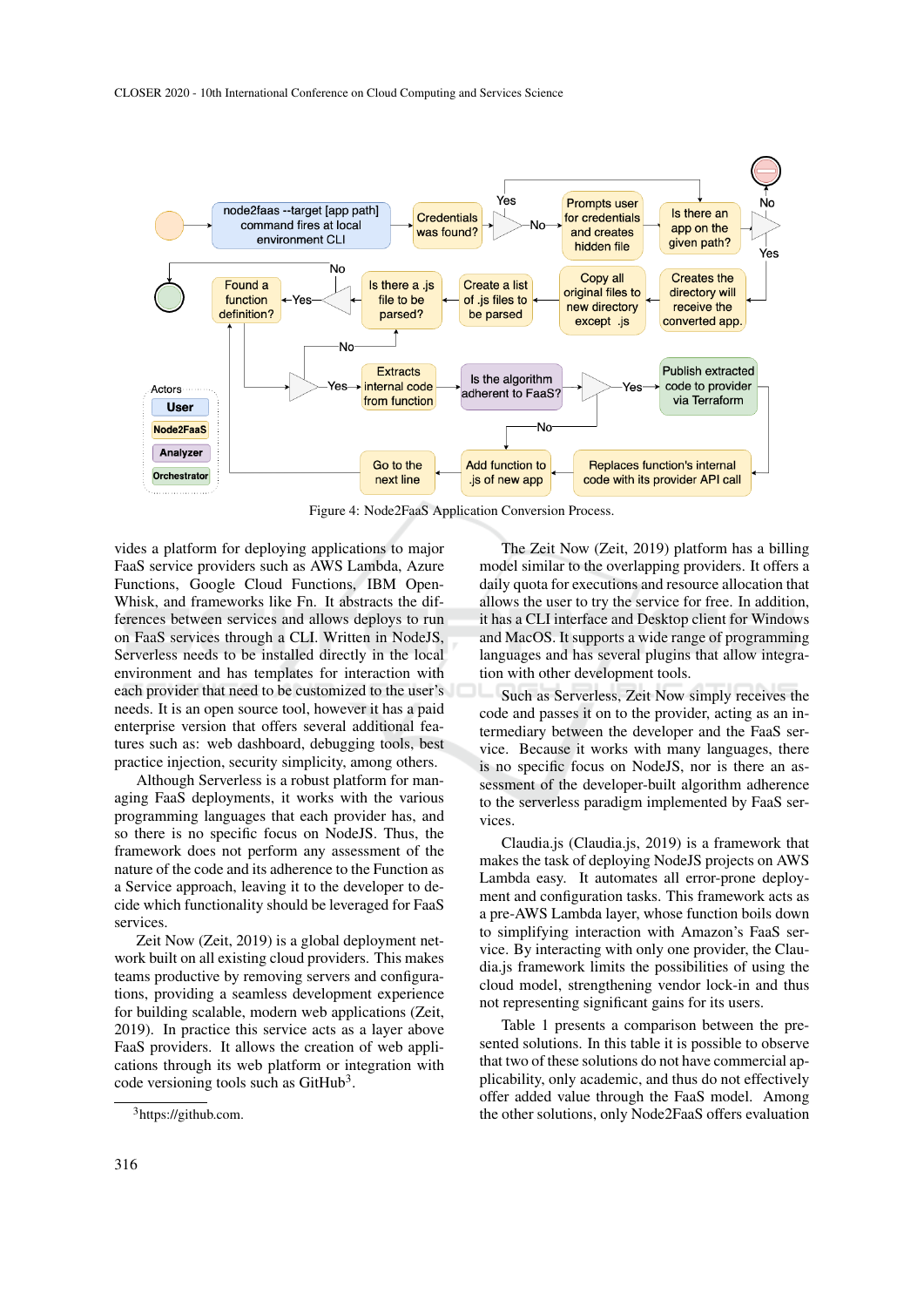| Feature                        | Lambada  | Podilizer | <b>Serverless</b> | <b>Zeit Now</b> | Claudia.js     | Node2FaaS      |
|--------------------------------|----------|-----------|-------------------|-----------------|----------------|----------------|
| <b>Supported Languages</b>     | Python   | Java      | Multiple          | Multiple        | <b>NodeJS</b>  | <b>Node IS</b> |
| <b>Effective Applicability</b> | Academic | Academic  | General           | General         | General        | General        |
| <b>Multicloud Support</b>      | No.      | No        | Yes               | Yes             | N <sub>0</sub> | Yes            |
| <b>Multicloud Orchestrator</b> | No.      | No        | Hidden            | Hidden          | N <sub>0</sub> | Yes            |
| <b>FaaS Fitting Analysis</b>   | No.      | No        | No                | No              | N <sub>0</sub> | Yes            |

Table 1: Comparative Table of FaaS-oriented Solutions.

execution to classify the adherence of a code to the FaaS approach. Using a multicloud orchestrator is also a differential of Node2FaaS. As such, the framework follows the Orchestrator's evolution and as new integrations with other services and/or providers are added, Node2FaaS is also affected by these enhancements.

## 7 METHODOLOGY

In order to experiment with the proposed approach, the functions presented in Listing 1, 2 and 3 were developed with the purpose of overloading the CPU, the memory and the machine disk, respectively.

Listing 1: CPU Bound Function.  $1$  exports.cpu = function (req, res) { 2 var result = 0;<br>3 for (var x in req.params){<br>4 for (var i = 0;<br>5 i < parseInt(req.params[x]); 6 i ++ ) {<br>7 result = parseInt(result)\*1<br>8 + 8  $+$ <br>9 parseInt (req. params [x]) \*1; 10 }  $\frac{11}{12}$  $res$ . js on ( $res$  ult); 13 } ;

These functions were added to a NodeJS application that was converted to RPC approach in FaaS, using the Node2FaaS framework for the following FaaS providers: AWS Lambda, Google Functions, and Azure Functions. Both the original application and the converted applications were subjected to test batteries that allow the evaluation of their performance in terms of runtime.

Listing 2: Memory Bound Function.

```
1 exports.memory = function (req, res) {<br>
2 var result = new Array ();<br>
3 for (var x = 0;<br>
4 x < parseInt(req.params["a"]);
  5 x++) {<br>6 result [x] = new Array ();
  7 for (\text{var } i = 0;<br>8 i < parseInt(req.params["b"]);
 9 i++) {<br>
10 result[x][i] = x+i;
\begin{matrix} 11 & 11 \\ 12 & 1 \end{matrix}\frac{12}{13}\int result = eval(result.join("+"));
        res. js on (result);
\frac{14}{15};
```
#### Listing 3: I/O Bound Function.

```
1 exports.io = function (req, res) {<br>
2 var rd = Math.random ()*1000;<br>
3 var prefix = Math.floor(rd);<br>
4 var result = 0;
  5 c on st f s = r e quire (\frac{n}{s}");<br>6 f or (\frac{var}{x} x = 0;<br>7 x < parse Int (req. params [\frac{n}{a}"]);
  8 x++) {<br>9 for (var i = 0;
10 i < par sel nt (req. params ["b"]);<br>11 i++) {
\begin{array}{ccc} 11 & & \text{i++)} \\ 12 & & \text{fs. writ} \end{array}12 fs. write \text{FileSync}(\sqrt{\text{tmp}}/\sqrt{\text{mp}})<br>13 prefix+
13<br>
14 prefix +
x + i, x + i15 " Node2FaaSTest<br>16 function (err)
16 function (err) {<br>17 if (err) {
\begin{array}{cc} 17 & \text{if (err)} \\ 18 & \text{return} \end{array}return console.log(err);
\frac{19}{20}console.log("File saved!");
\frac{21}{22}22 f_s . unlink S ync (\sqrt[m]{\text{tmp}})^n +<br>23 \text{prefix} +23<br>
24<br>
x+i):
24 x+i; x+i;
               r e s u l t ++;\begin{matrix} 26 \\ 27 \end{matrix} }
\frac{27}{28}res. j s on (res ult);
29 } ;
```
Table 2 shows the composition of the test parameters that were performed. In all, 1080 test cases were executed. This test suite was used to plot an average axis for each of the 10 runs of each type (CPU, memory, and  $I/O$ ).

The environment against which local tests were run had the following configuration:

- Machine: Macbook Pro 13" Mid 2012
- CPU: Intel Core i5 2.5 GHz
- Memory: 16GB 1600 Mhz DDR3
- Operational System: MacOSX Mojave(10.14.6)

Two rounds of tests were performed, the first on December 14, 2019 and the second on December 23, 2019. A "shell script" has been developed to command the tests and store the results. At the end, the data were consolidated by calculating the average of the executions of each test case and then the graphs were generated with the results obtained for each provider and for the local environment in each type of test (CPU, memory and I/O).

#### 7.1 Results

The results showed a marked difference in the execution time of the local tests in relation to the times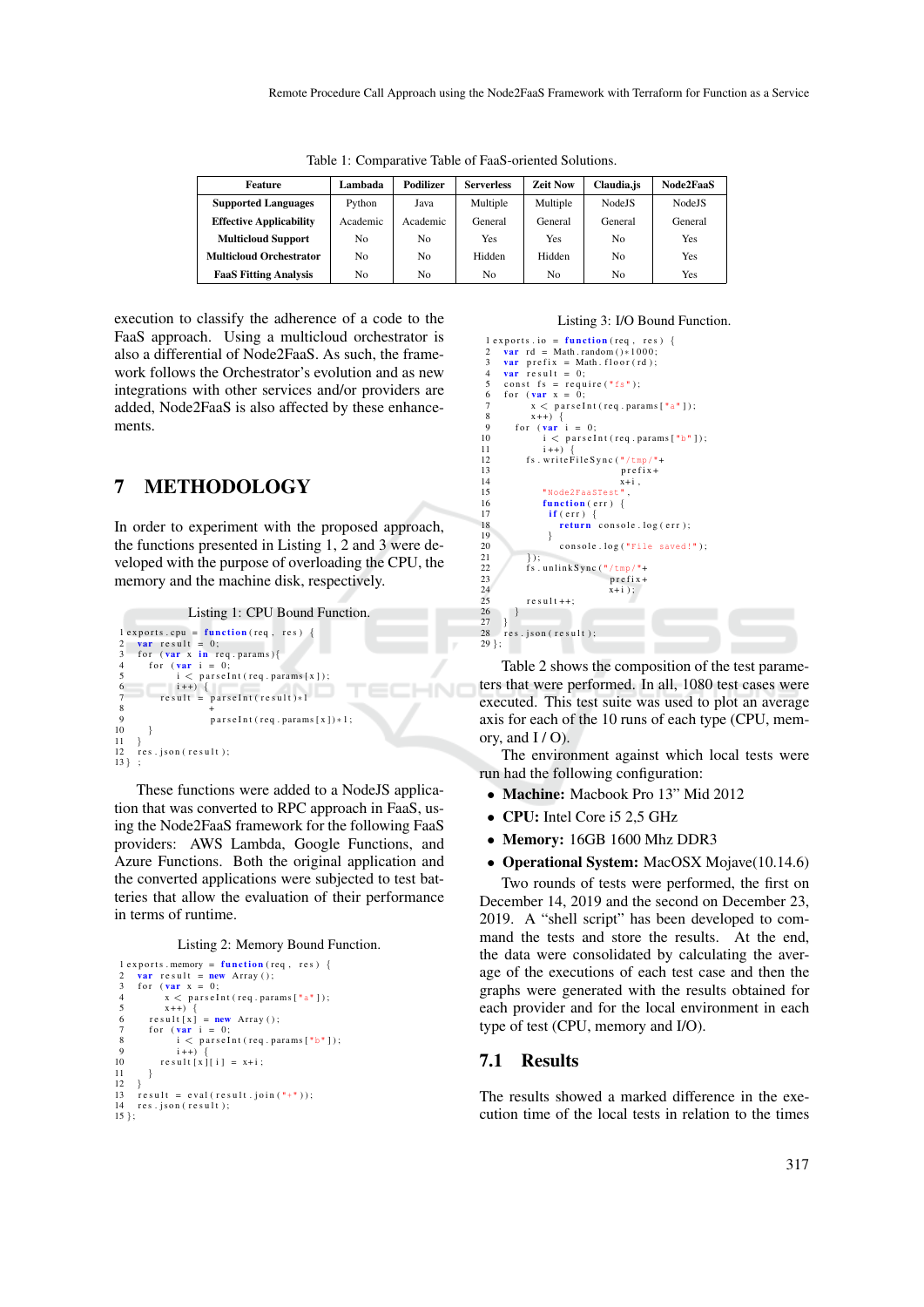| Test       | <b>Environment/Providers</b> | ∣ Load time   | <b>Concurrence</b> | <b>Executions</b> |
|------------|------------------------------|---------------|--------------------|-------------------|
| <b>CPU</b> | Local, GCP, AWS, Azure       | 1s. 5s. 10s   | 10, 50, 120        | 10                |
| Memory     | Local, GCP, AWS, Azure       | 1s. 5s. $10s$ | 10, 50, 120        | 10                |
| I/O        | Local, GCP, AWS, Azure       | 1s. 5s. $10s$ | 10, 50, 120        | 10                |

Table 2: Test Parameters.

registered by the applications adopting the RPC approach. As can be seen from Figure 5, which shows the consolidated average times for CPU test cases, while in local execution the average was around 183 seconds, FaaS services fared much better, reaching 9.62 seconds for AWS. Even the worst-performing provider, Azure, still had a result that represents less than 30% of the result from local processing.



Figure 6 shows an even more discrepant result between local execution times and FaaS services times, in this case, for tests with high memory consumption. AWS and GCP recorded average times of 2.45 and 6.08 seconds, respectively. The Azure provider recorded a higher result, with an average time of 64.04 seconds, but still much lower than the 247.03 seconds recorded as the average of the tests processed on the local machine.

**Memory Bound Test** 247,03 GCF Azure  $12.45$ AWS Seconds  $100,0$ 150,00 250,00  $200,00$ 

Figure 6: Memory Bound Tests Result.

The test case that aimed to stress disk activity yielded an intriguing result. While AWS and GCP providers recorded averages of 1.73 and 4.17 seconds of runtime and local testing resulted in an average of 55.50 seconds, as can be seen in Figure 7, the Azure provider was unable to finalize any test cases. Considering that the test cases ranged from 10, 50, and 120 concurrent requests and that for a single request

the Azure provider was able to successfully fulfill the request, it can be inferred that Azure's FaaS service cannot satisfactorily handle situations involving writing and deleting files.



These results show the effectiveness of the elasticity actuation that cloud computing offers. The perceived discrepancy between local and FaaS execution is due to the queuing of processing that occurs in local execution, while in FaaS execution there is in fact parallel processing, as the provider is in charge of delivering more computational resources when these are perceived as necessary. Table 3 shows the reduction percentages obtained in each provider. It is possible to observe that for the memory test, it was possible to obtain a gain of 99% using AWS provider processing.

Table 3: Runtime Reduction Table.

| <b>Tests</b> | <b>GCP</b> | <b>Azure</b> | <b>AWS</b> |
|--------------|------------|--------------|------------|
| <b>CPU</b>   | 92.12%     | 68,55%       | 94.76%     |
| Memory       | 97,54%     | 74.08%       | 99.01%     |
| I/O          | 92,48%     | $0.00\%$     | 96,89%     |

# 8 CONCLUSION

The tests results showed significant differences in the execution time of local functions under stress in relation to the same functions using the proposed approach. For CPU consumption tests the reduction reached 94.75%, while for I/O tests the reduction reached 96.88% and for memory tests there was a significant reduction of 99%.

Given the above, the contribution of Function as a Service services to workloads that require large amounts of computational resources is clear. Because running local workloads that require a lot of compu